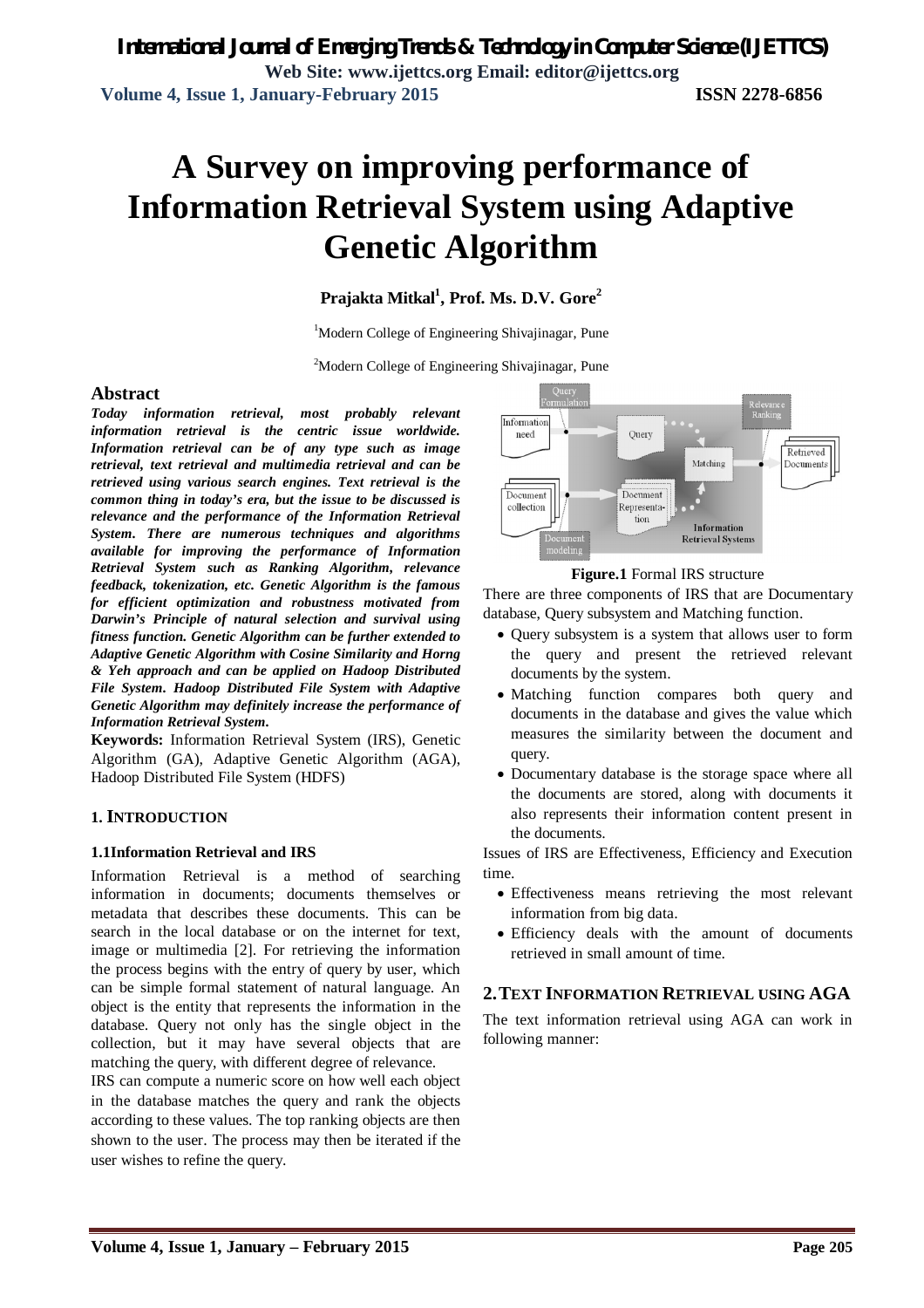# *International Journal of Emerging Trends & Technology in Computer Science (IJETTCS)* **Web Site: www.ijettcs.org Email: editor@ijettcs.org**

 **Volume 4, Issue 1, January-February 2015 ISSN 2278-6856**

**Input Files Load Balancing Map Reduce** Mapper Reducer **Adaptive Genetic Algorithm** Output

**Figure.2** Information retrieval using AGA

#### **2.1Input Files**

The corpus of text is collected from various resources such as Pubmed, abstracts from IEEE explore, etc.

#### **2.2Data Repository**

Hadoop distributed file system can be used for information retrieval system [4]. It is part which stores all the collected abstracts at one location, which will act as central server. Here the input files are pushed on the central server. This central server is present in Hadoop cluster which act as Master and remaining NameNode act as slaves. Hadoop cluster consist of copying, creation and insertion operation with the help of Map-Reduce approach [4].

#### **2.3HDFS**

Apache Software Foundation has designed the project HDFS to store data reliably even in the presence of failures, which provides fault tolerance file system to run on commodity hardware. These failures may include Namenode failure, DataNode failure and Network partition. HDFS uses the master/slave policy in which one device is considered as master server which manages the one or more devices called as slaves. HDFS cluster consists of Namenode and a master server which manages the file system namespace and regulates access to various files. HDFS consist of Map/Reduce software framework, designed for processing large and distributed data set.

### **2.4Online IRS**

Firstly the query is inserted using online information retrieval system by user [2]. After that tokenization operation is performed, this has following steps:

- Extraction of all the words from each document.
- Elimination of the stop-words.
- Stemming the remaining words using the porter stemmer, this is most commonly used.
- Inverted file indexing



**Figure.3** Tokenization in IRS

- After determining the terms that described the documents, the weights are assigned and term frequency and inverse document frequency is calculated.[5]
- Evaluate the retrieved document using average Recall and Precision formula [5].

#### **2.5Genetic Algorithm**

Genetic Algorithm (GA) is a probabilistic algorithm simulating the mechanism of natural selection of living organisms and is often used to solve problems having expensive solutions.





In GA, the search space is collection of candidate solutions to the problem; each represented by a string which is termed as chromosome. Each chromosome has an objective function value, called as fitness. A collection of chromosomes associated with fitness is referred as Population. This population, at a given iteration of the GA is called as generation [2]. When GA is applied to solve a problem, the first step is to define a representation that describes the problem states. The most commonly used representation that describes the problem states. The most commonly used representation is the bit string. An initial population is then defined, and three genetic operations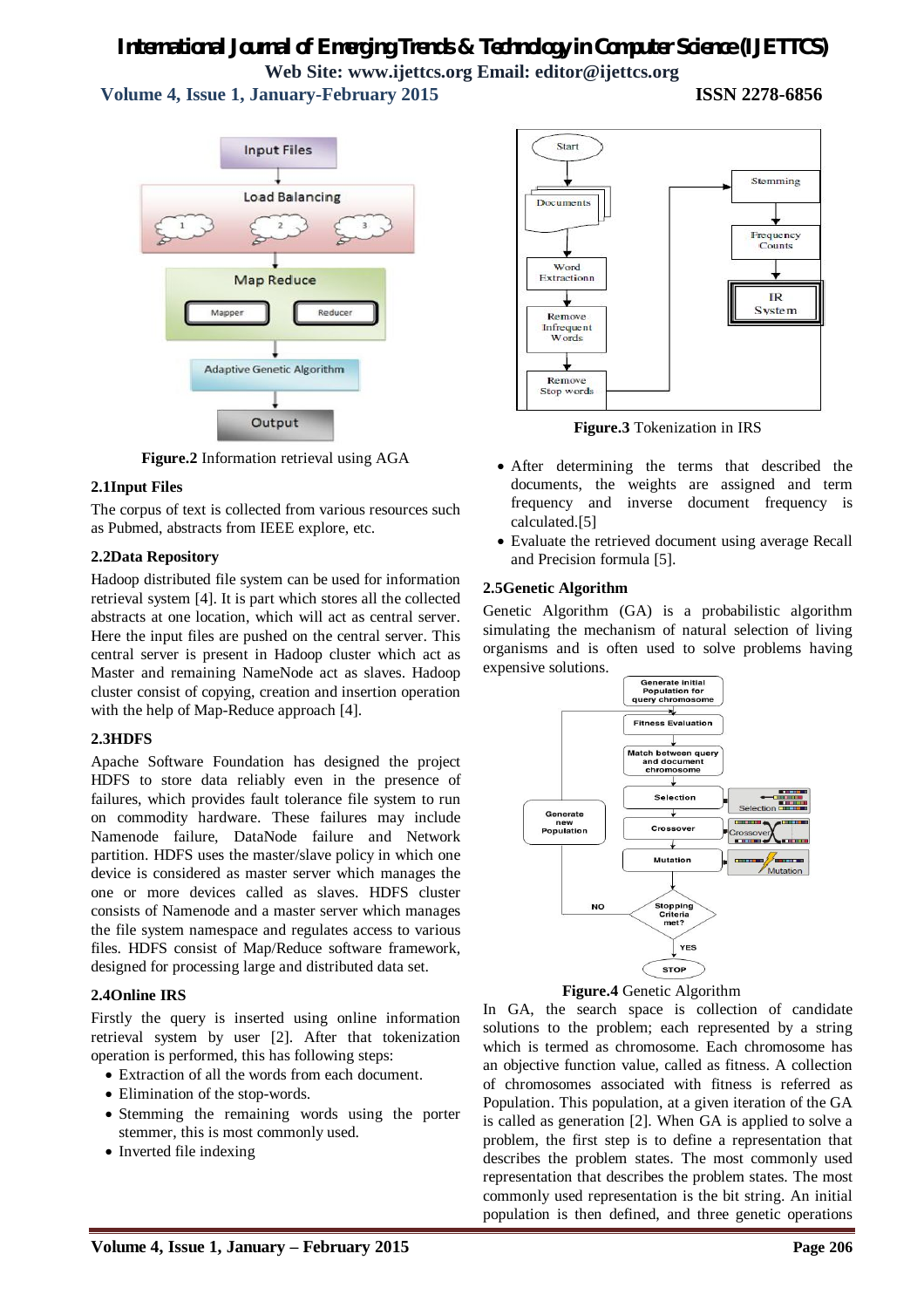# *International Journal of Emerging Trends & Technology in Computer Science (IJETTCS)* **Web Site: www.ijettcs.org Email: editor@ijettcs.org Volume 4, Issue 1, January-February 2015 ISSN 2278-6856**

that are selection, crossover and mutation are performed to generate the next generation. This process is repeated until the termination criterion is satisfied. This is also called as Simple Genetic Algorithm.

#### **2.6Adaptive Genetic Algorithm**



**Figure.5** Adaptive Genetic Algorithm

Adaptive Genetic Algorithm is used to optimize and adapt the relevance feedback, which include best performance by using crossover and mutation operators with variable probabilities, where as the traditional genetic algorithm (GA) uses fixed values of those, and remains unchanged during execution. This developed Genetic Algorithm supports adaptive adjustment of mutation and crossover probabilities, which allows faster attainment of better solution, and then we describe two different fitness functions [5].

#### **2.6.1Representation of the Chromosomes**

Chromosomes are represented in binary format and are converted to a real representation by using a random function [6]. AGA work with chromosomes using weights of terms representation, and have the same number of genes (components) as the query and the documents have terms with non-zero weights [5].

#### **2.6.2The population (Selection operator)**

In Adaptive Genetic Algorithm an initial population is received which contains the chromosomes corresponding to the relevant documents and this population is represented by terms of weight [5].

#### **2.6.3Genetic Operators**

The two operators are used as genetic operators that are crossover and Mutation. Crossover is one of the basic operators of Genetic Algorithm. In crossover two or more parent chromosomes are selected and pair of genes are interchanged with each others. While mutation operator is a process in which gene of the chromosome is changed.

#### **2.6.4Control parameters**

The values of the control parameters crossover probability (pc) and mutation probability (pm) are variables that plays an important role in Genetic Algorithm [8].

#### **2.6.5Fitness function**

Fitness function is a performance measure or reward function, which evaluates how each solution is good [6].

| Sr<br>No.      | <b>Similarity Measure</b> | <b>Weighted Term Vector</b>              |
|----------------|---------------------------|------------------------------------------|
| $\overline{1}$ | Cosine Similarity         | $\overline{d}$<br>- q<br>$F=$<br>ik<br>k |
| $\overline{2}$ | Homg and Yeh              | Ξ                                        |

#### **Table.1** Fitness Function

Fitness function is a performance measure or reward function, which evaluates how each solution is good [6]. Adaptive Genetic Algorithm uses two different functions to determine the fitness values that are Cosine Similarity and Horng and Yeh formula. In comparative study of both fitness functions Horng and Yeh formula gives effective result for retrieving information.

#### **2.7Output**

The list of top ranked relevant documents will be generated as output to the users query.

### **3.RESEARCH REVIEW**

| <b>Research</b>      | <b>Publication</b> | <b>Techniques</b> | <b>Conclusion</b> |
|----------------------|--------------------|-------------------|-------------------|
| Paper                | and Author         |                   |                   |
| An improved          | <b>IEEE, 2013</b>  | Genetic           | Using GA in       |
| Matching             | Prof.              | Algorithm.        | IRS               |
| functions for        | Anuradha D.        | IRS. Recall       | increases the     |
| Information          | Thakare and        | and               | performance       |
| Retrieval            | Dr. C. A.          | Precision         | of IRS.           |
| using GA             | Dhote              |                   |                   |
| Genetic              | <b>IEEE, 2009</b>  | Genetic           | GA in IRS         |
| Algorithm            | Philomina          | Algorithm.        | gives             |
| for                  | Simon and S.       | <b>IRS</b>        | optimized         |
| Information          | Siva Sathva        |                   | result.           |
| Retrieval            |                    |                   |                   |
| An Effective         | Science            | Load              | Genetic           |
| optimized            | Publication.       | balancing         | Algorithm         |
| Genetic              | 2014               | techniques.       | can<br>Ъa         |
| Algorithm            | Palson             | HDFS.             | applied<br>in     |
| for scalable         | Kennedyand         | Genetic           | <b>HDFS</b>       |
| information          | T V Gopal          | Algorithm.        | environment       |
| retrieval            |                    | Cloud             |                   |
| from cloud           |                    |                   |                   |
| using<br>big         |                    |                   |                   |
| data                 |                    |                   |                   |
| Improving            | IJCSIT,            | IRS, AGA          | Applying          |
| the                  | October.           |                   | AGA<br>on         |
| <b>Effectiveness</b> | 2013               |                   | different         |
| of IRS using         | Wafa Maitah.       |                   | models such       |
| <b>AGA</b>           | Mamoun Al-         |                   | VSM,<br>as.       |
|                      | Rababaa and        |                   | EBM gives         |
|                      | Ghasan             |                   | more              |
|                      | Kannan             |                   | efficient         |
|                      |                    |                   | result<br>яs      |
|                      |                    |                   | compare<br>to     |
|                      |                    |                   | GA.               |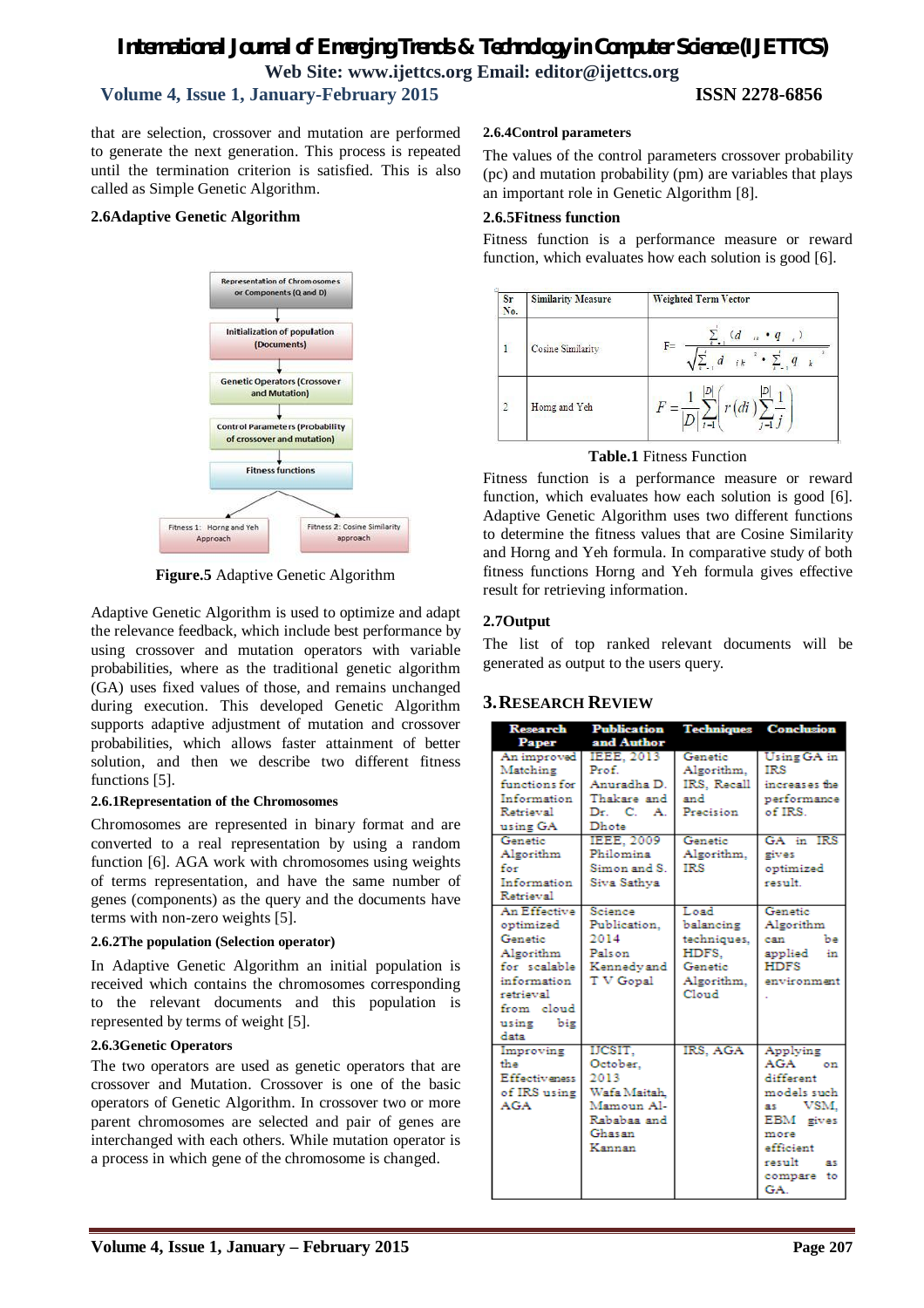## *International Journal of Emerging Trends & Technology in Computer Science (IJETTCS)* **Web Site: www.ijettcs.org Email: editor@ijettcs.org Volume 4, Issue 1, January-February 2015 ISSN 2278-6856**

### **4.EXISTING RESULTS REVIEW**

Adaptive Genetic Algorithm uses two different fitness functions that are Cosine Similarity and Horng & Yeh formula. These two approaches are applied on different models such as Vector Space Model, Extended Boolean Model and Language Model and the results are as shown below:



**Figure.6** Average Recall and Precision values for queries by applying Adaptive Genetic Algorithm with Cosine Similarity fitness

Figure.6 shows the comaprision between Vector Space Model, Extended Boolean Model and Language Model with Cosine as fitness. From figure we can conclude that Vector Space Model represent the best strategy over Extended Boolean Model and Language Model.



**Figure.7** Average Recall and Precision values for queries by applying Adaptive Genetic Algorithm with Horng & Yeh fitness

Figure.7 shows the comaprision between Vector Space Model, Extended Boolean Model and Language Model with Cosine as fitness. From figure we can conclude that Vector Space Model represent the best strategy over Extended Boolean Model and Language Model.

| Recall         | average<br><b>Recall and</b><br>Precision |       | AGA<br>Improvement<br>$\frac{0}{\alpha}$ |
|----------------|-------------------------------------------|-------|------------------------------------------|
|                | GA                                        | AGA2  |                                          |
| 0 <sup>1</sup> | 0.17                                      | 0.13  | $-0.307$                                 |
| 0.2            | 0.17                                      | 0.17  | 0.00                                     |
| 0.3            | 0.18                                      | 0.29  | 0.611                                    |
| 0.4            | 0.19                                      | 0.52  | 1.736                                    |
| 0 <sub>5</sub> | 02                                        | 0.6   | 2.00                                     |
| 0.6            | 0.23                                      | 0.7   | 2.043                                    |
| 0.7            | 0.24                                      | 0.8   | 2.33                                     |
| 0.8            | 0.26                                      | 0.89  | 2.423                                    |
| 09             | 027                                       | 0.97  | 2.592                                    |
| Average        | 0.212                                     | 0.563 | 1434                                     |

**Table.2** Comparison of GA and AGA using Horng and Yeh function

Table 2 shows that Adaptive Genetic Algorithm definitely shows the improvements in retrieving relevant document.

| Recall         | average<br><b>Recall and</b><br><b>Precision</b> |       | AGA<br>Improvement<br>$\frac{0}{\alpha}$ |
|----------------|--------------------------------------------------|-------|------------------------------------------|
|                | GA                                               | AGAI  |                                          |
| 0 <sub>1</sub> | 0.16                                             | 0.48  | 2.00                                     |
| 0.2            | 0.17                                             | 0.56  | 2.29                                     |
| 0.3            | 0.18                                             | 0.63  | 2.50                                     |
| 0.4            | 0.18                                             | 0.66  | 2.66                                     |
| 0 <sub>5</sub> | 0.19                                             | 0.8   | 3 2 1                                    |
| 0 <sub>6</sub> | 02                                               | 09    | 3.50                                     |
| 0.7            | 0.2                                              | 0.8   | 2.00                                     |
| 0.8            | 0.24                                             | 0.9   | 3.30                                     |
| 0.9            | 0.25                                             | 0.9   | 2.60                                     |
| Average        | 0.196                                            | 0.736 | 2.924                                    |

#### **Table.3** Comparison of GA and AGA using Cosine Similarity function

Table 3 shows results of Genetic Algorithm and Adaptive Genetic Algorithm using recall and precision and it also shows that adaptive genetic algorithm works effectively rather that traditional genetic algorithm. The results discussed here are the comparative study of Genetic Algorithm and Adaptive Genetic Algorithm and it also shows improvement of Adaptive Genetic Algorithm. But in proposed approach the same approach will be compared but in Hadoop Distributed File System, which definitely shows more improvement in existing results.

### **5.CONCLUSION**

Genetic Algorithm recommends search ability which is domain independent. It is capable to improve the performance of information retrieval system. Using Adaptive Genetic Algorithm, which is improved approach of existing traditional Genetic Algorithm in Hadoop Distributed File system also shows the performance improvement in Information retrieval and this performance is calculated by using evaluation measures precision and recall.

#### **References**

- [1] Prof. Anuradha D. Thakare and Dr. C.A. Dhote, "An Improved Matching Functions for Information Retrieval Using Genetic Algorithm," ICACCI 2013, IEEE, pp. 770-774.
- [2] Philomina Simon and S. Siva Sathya, "Genetic Algorithm for Information Retrieval," IAMA 2009, IEEE.
- [3] Venkata Udaya Sameer and Rakesh Chandra Balabantaray, "Improving ranking of webpages using user behaviour, a Genetic algorithm approach," First International Conference on Networks & Soft Computing @ 2014, IEEE.
- [4] Palson Kennedy R. and T.V. Gopal, "An Effective optimized Genetic Algorithm for scalable information retrieval from cloud using big data," computer science, Science Publication@ 2014, pp. 1026-1035.